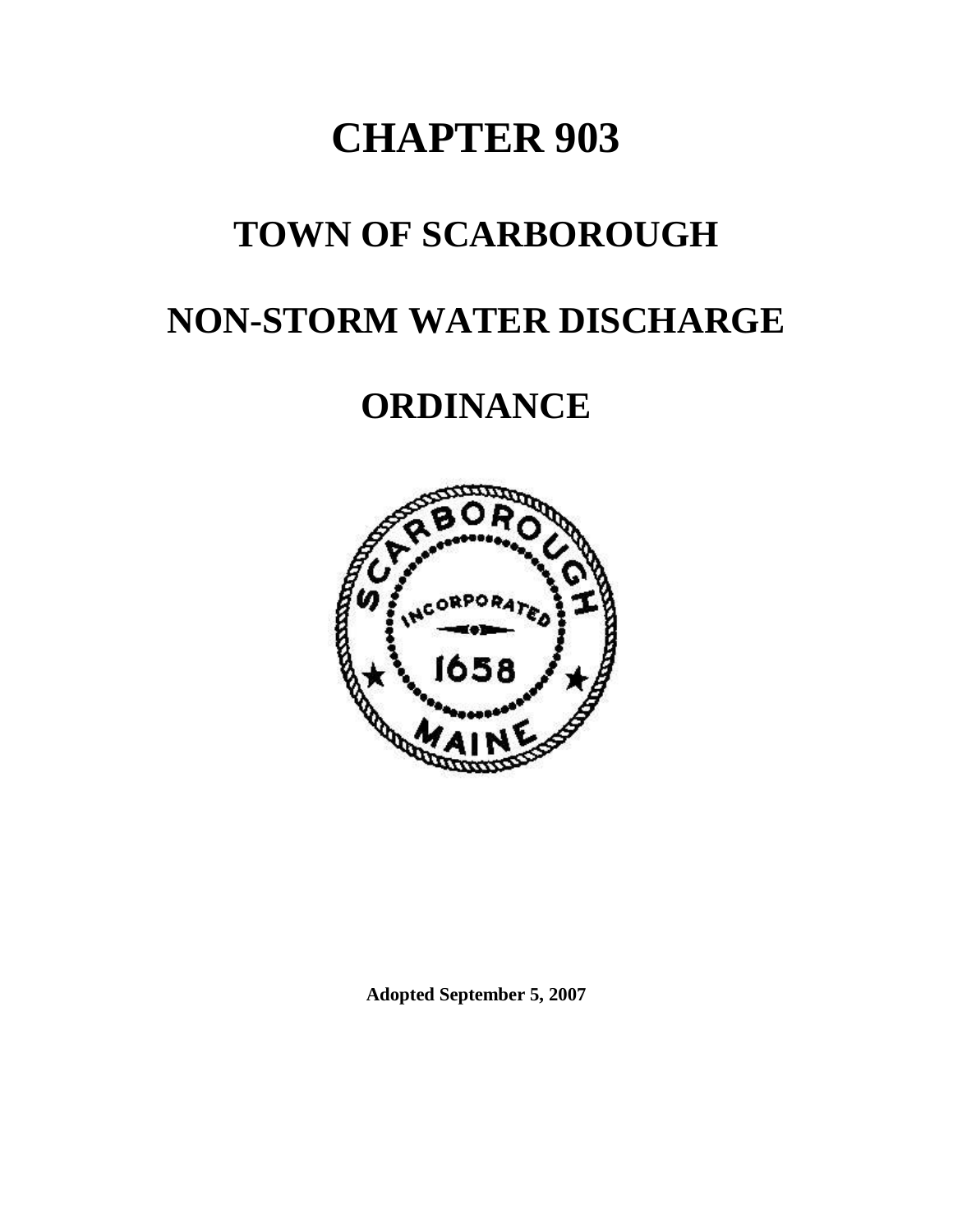#### **TABLE OF CONTENTS**

| <b>ARTICLE II.</b>   |                                                         |  |
|----------------------|---------------------------------------------------------|--|
| ARTICLE III.         |                                                         |  |
| ARTICLE IV.          |                                                         |  |
| ARTICLE V.           |                                                         |  |
| ARTICLE VI.          | SUSPENSION OF ACCESS TO THE MUNICIPALITY'S SMALL MS4  4 |  |
|                      |                                                         |  |
| <b>ARTICLE VIII.</b> |                                                         |  |
|                      |                                                         |  |
|                      |                                                         |  |
|                      |                                                         |  |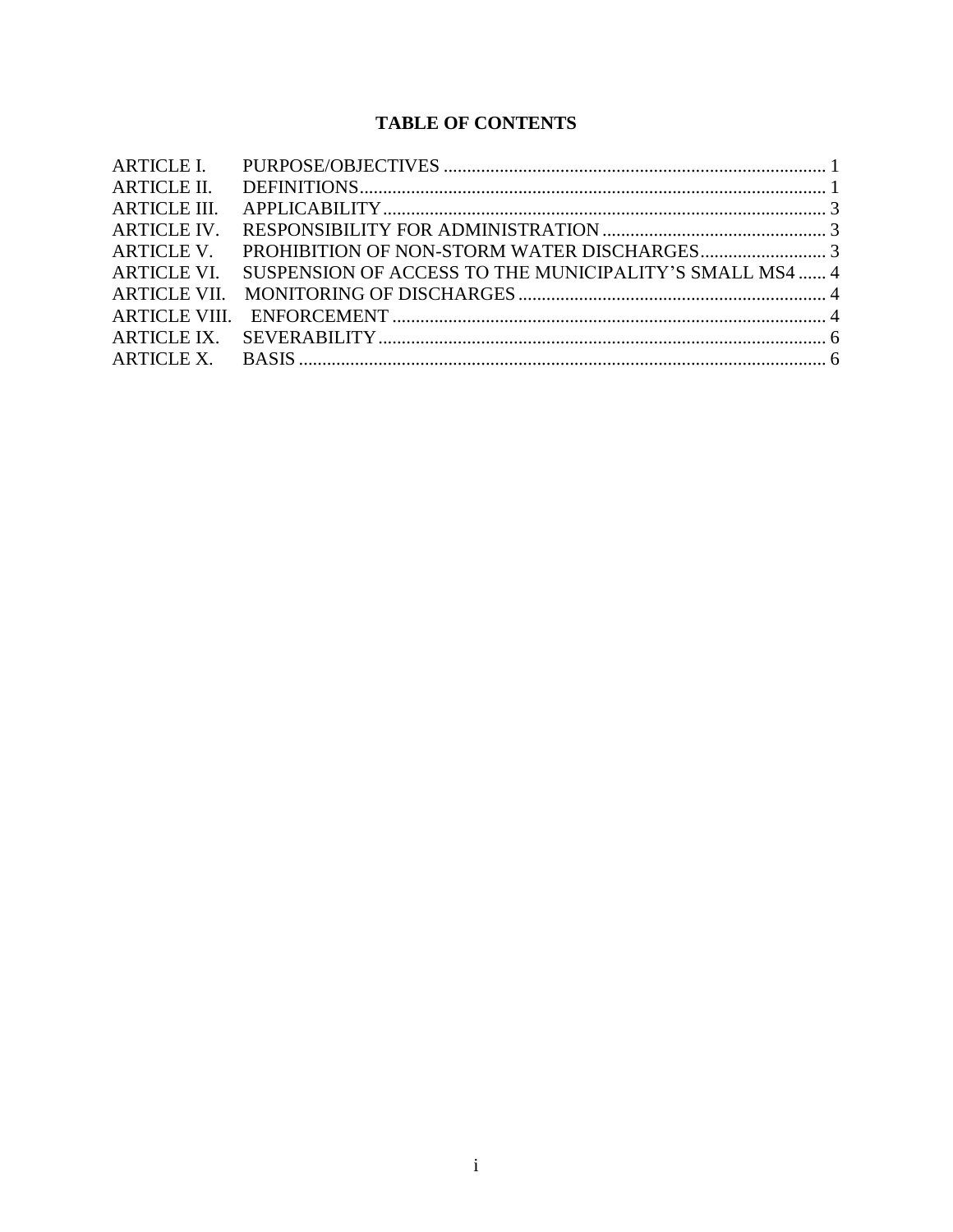#### **CHAPTER 9\_\_ TOWN OF SCARBOROUGH NON-STORM WATER DISCHARGE ORDINANCE**

#### <span id="page-2-0"></span>**Article I. Purpose/Objectives**

**A. Purpose.** The purpose of this Non-Storm Water Discharge Ordinance (the "Ordinance") is to provide for the health, safety, and general welfare of the citizens of the Town of Scarborough through the regulation of Non-Storm Water Discharges to the Municipality's Storm Drainage System as required by federal and State law. This Ordinance establishes methods for controlling the introduction of Pollutants into the Town/City's Storm Drainage System in order to comply with requirements of the federal Clean Water Act and State law.

**B. Objectives.** The objectives of this Ordinance are:

- 1. To prohibit unpermitted or unallowed Non-Storm Water Discharges to the Storm Drainage System; and
- 2. To set forth the legal authority and procedures to carry out all inspection, monitoring and enforcement activities necessary to ensure compliance with this Ordinance.

## <span id="page-2-1"></span>**Article II. Definitions**

For the purposes of this Ordinance, the following shall mean:

- 1. "**Clean Water Act"**Refers to the federal Water Pollution Control Act (33 U.S.C. § 1251 *et seq*., also known as the "Clean Water Act"), and any subsequent amendments thereto.
- 2. **"Discharge"** shall mean any spilling, leaking, pumping, pouring, emptying, dumping, disposing or other addition of Pollutants to "waters of the State." "Direct discharge" or "point source" means any discernible, confined and discrete conveyance, including, but not limited to, any pipe, ditch, channel, tunnel, conduit, well, discrete fissure, container, rolling stock, concentrated animal feeding operation or vessel or other floating craft, from which Pollutants are or may be discharged.
- 3. **"Enforcement Authority"** shall mean the person(s) or department authorized under Section 4 of this Ordinance to administer and enforce this Ordinance.
- 4. **"Exempt Person or Discharge"** Shall mean any Person who is subject to a Multi-Sector General Permit for Industrial Activities, a General Permit for Construction Activity, a General Permit for the Discharge of Stormwater from the Maine Department of Transportation and the Maine Turnpike Authority Municipal Separate Storm Sewer Systems, or a General Permit for the Discharge of Stormwater from State or Federally Owned Authority Municipal Separate Storm Sewer System Facilities; and any Non-Storm Water Discharge permitted under a NPDES permit, waiver, or waste discharge license or order issued to the discharger and administered under the authority of the U.S. Environmental Protection Agency ("EPA") or the Maine Department of Environmental Protection ("DEP").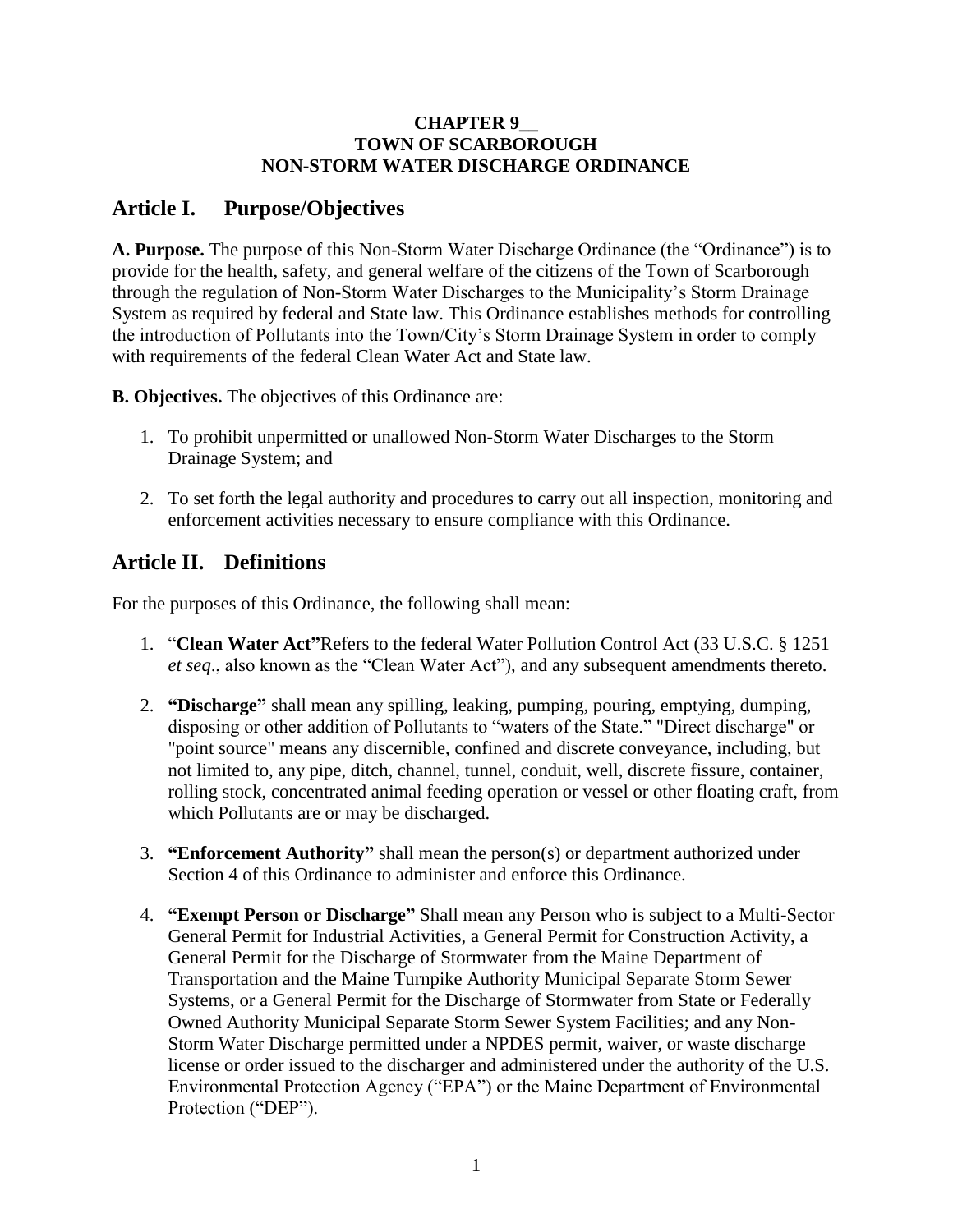- 5. **"Industrial Activity**" shall mean activities subject to NPDES Industrial Permits as defined in 40 CFR, Section 122.26 (b)(14).
- 6. **"Municipality"**shall mean The Town of Scarborough.
- 7. **"Municipal Separate Storm Sewer System", or "MS4"** shall mean conveyances for storm water, including, but not limited to, roads with drainage systems, municipal streets, catch basins, curbs, gutters, ditches, human-made channels or storm drains (other than publicly owned treatment works and combined sewers) owned or operated by any municipality, sewer or sewage district, fire district, State agency or Federal agency or other public entity that discharges directly to surface waters of the State.
- 8. **"National Pollutant Discharge Elimination System (NPDES) Storm Water Discharge Permit**" shall mean a permit issued by the EPA or by the DEP that authorizes the discharge of pollutants to waters of the United States, whether the permit is applicable on an individual, group, or general area-wide basis.
- 9. **"Non-Storm Water Discharge"** shall mean any Discharge to an MS4 that is not composed entirely of Storm Water.
- 10. **"Person"** shall mean any individual, firm, corporation, municipality, quasi-municipal corporation, State agency or Federal agency or other legal entity which creates, initiates, originates or maintains a Discharge of Storm Water or a Non-Storm Water Discharge.
- 11. **"Pollutant"** shall mean dredged spoil, solid waste, junk, incinerator residue, sewage, refuse, effluent, garbage, sewage sludge, munitions, chemicals, biological or radiological materials, oil, petroleum products or by-products, heat, wrecked or discarded equipment, rock, sand, dirt and industrial, municipal, domestic, commercial or agricultural wastes of any kind.
- 12. **"Premises"** shall mean any building, lot, parcel of land, or portion of land whether improved or unimproved, including adjacent sidewalks and parking strips, located within the Municipality from which Discharges into the Storm Drainage System are or may be created, initiated, originated or maintained.
- 13. **"Regulated Small MS4"** shall mean any Small MS4 regulated by the State of Maine "General Permit for the Discharge of Stormwater from Small Municipal Separate Storm Sewer Systems" dated June 3, 2003 ("General Permit"), including all those located partially or entirely within an Urbanized Area (UA) and those additional Small MS4s located outside a UA that as of the issuance of the General Permit have been designated by the DEP as Regulated Small MS4s.
- 14. **"Small Municipal Separate Storm Sewer System", or "Small MS4"** shall mean any MS4 that is not already covered by the Phase I MS4 stormwater program including municipally owned or operated storm sewer systems, State or federally-owned systems, such as colleges, universities, prisons, Maine Department of Transportation and Maine Turnpike Authority road systems and facilities, and military bases and facilities.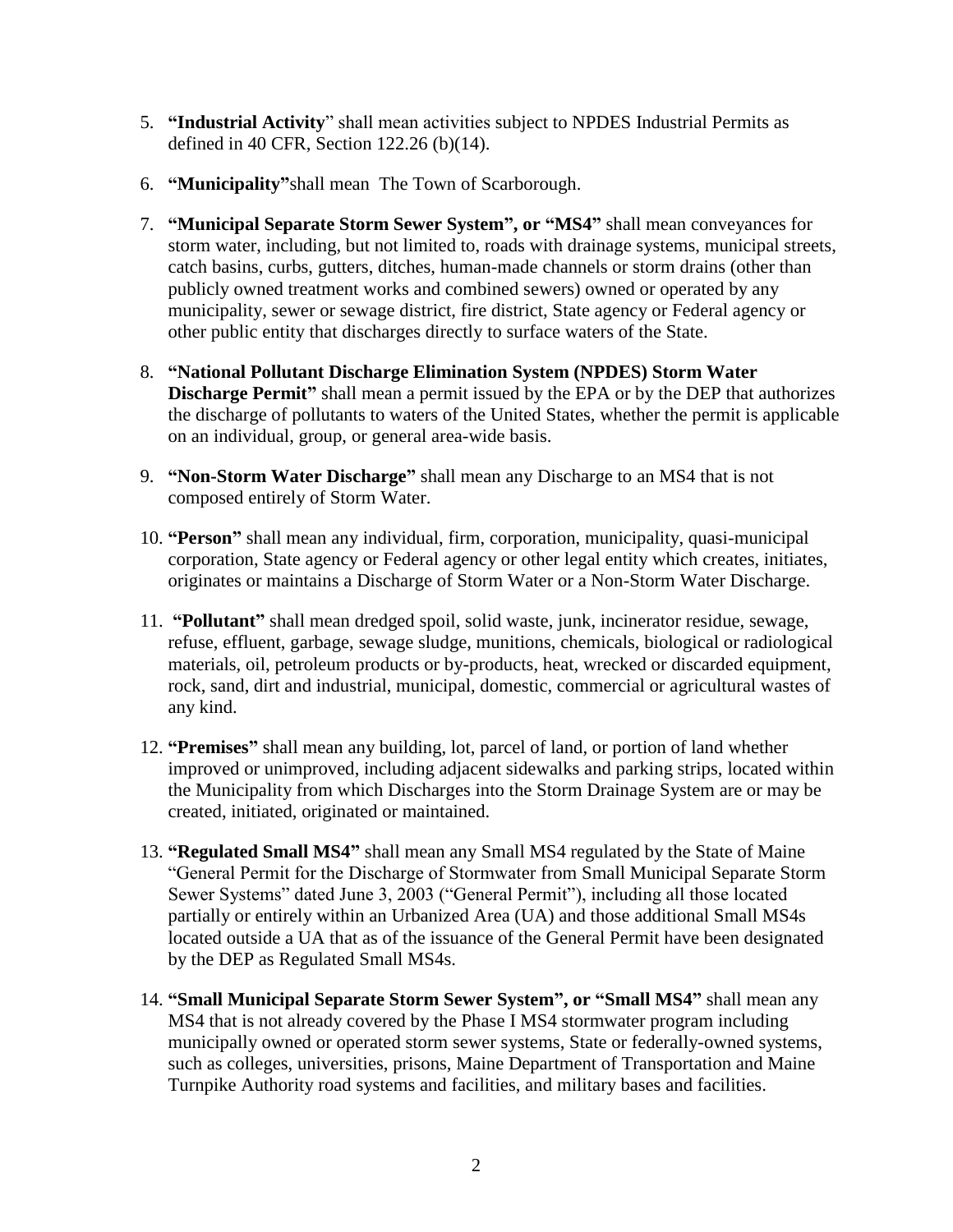- 15. **"Storm Drainage System"** shall mean the Municipality's Regulated Small MS4.
- 16. "**Storm Water"** shall mean any Storm Water runoff, snowmelt runoff, and surface runoff and drainage; "Stormwater" has the same meaning as "Storm Water."
- 17. **"Urbanized Area" ("UA**") shall mean the areas of the State of Maine so defined by the latest decennial (2000) census by the U.S. Bureau of the Census.

## <span id="page-4-0"></span>**Article III. Applicability**

This Ordinance shall apply to all Persons discharging Storm Water and/or Non-Storm Water Discharges from any Premises into the Storm Drainage System.

## <span id="page-4-1"></span>**Article IV. Responsibility for Administration**

The Director of Public Works is the Enforcement Authority who shall administer, implement, and enforce the provisions of this Ordinance.

## <span id="page-4-2"></span>**Article V. Prohibition of Non-Storm Water Discharges**

**A. General Prohibition.** Except as allowed or exempted herein, no Person shall create, initiate, originate or maintain a Non-Storm Water Discharge to the Storm Drainage System. Such Non-Storm Water Discharges are prohibited notwithstanding the fact that the Municipality may have approved the connections, drains or conveyances by which a Person Discharges unallowed Non-Storm Water Discharges to the Storm Drainage System.

**B. Allowed Non-Storm Water Discharges.** The creation, initiation, origination or maintenance of the following Non-Storm Water Discharges to the Storm Drainage System is allowed:

- 1. Landscape irrigation; diverted stream flows; rising ground waters; uncontaminated ground water infiltration (as defined at 40 CFR 35.2005(20)); uncontaminated pumped ground water; uncontaminated flows from foundation drains; air conditioning and compressor condensate; irrigation water; flows from uncontaminated springs; uncontaminated water from crawl space pumps; uncontaminated flows from footing drains; lawn watering runoff; flows from riparian habitats and wetlands; residual street wash water (where spills/leaks of toxic or hazardous materials have not occurred, unless all spilled material has been removed and detergents are not used); hydrant flushing and fire fighting activity runoff; water line flushing and discharges from potable water sources; and individual residential car washing;
- 2. Discharges specified in writing by the Enforcement Authority as being necessary to protect public health and safety; and
- 3. Dye testing, with verbal notification to the Enforcement Authority prior to the time of the test.
- 4. Drained water from swimming pools.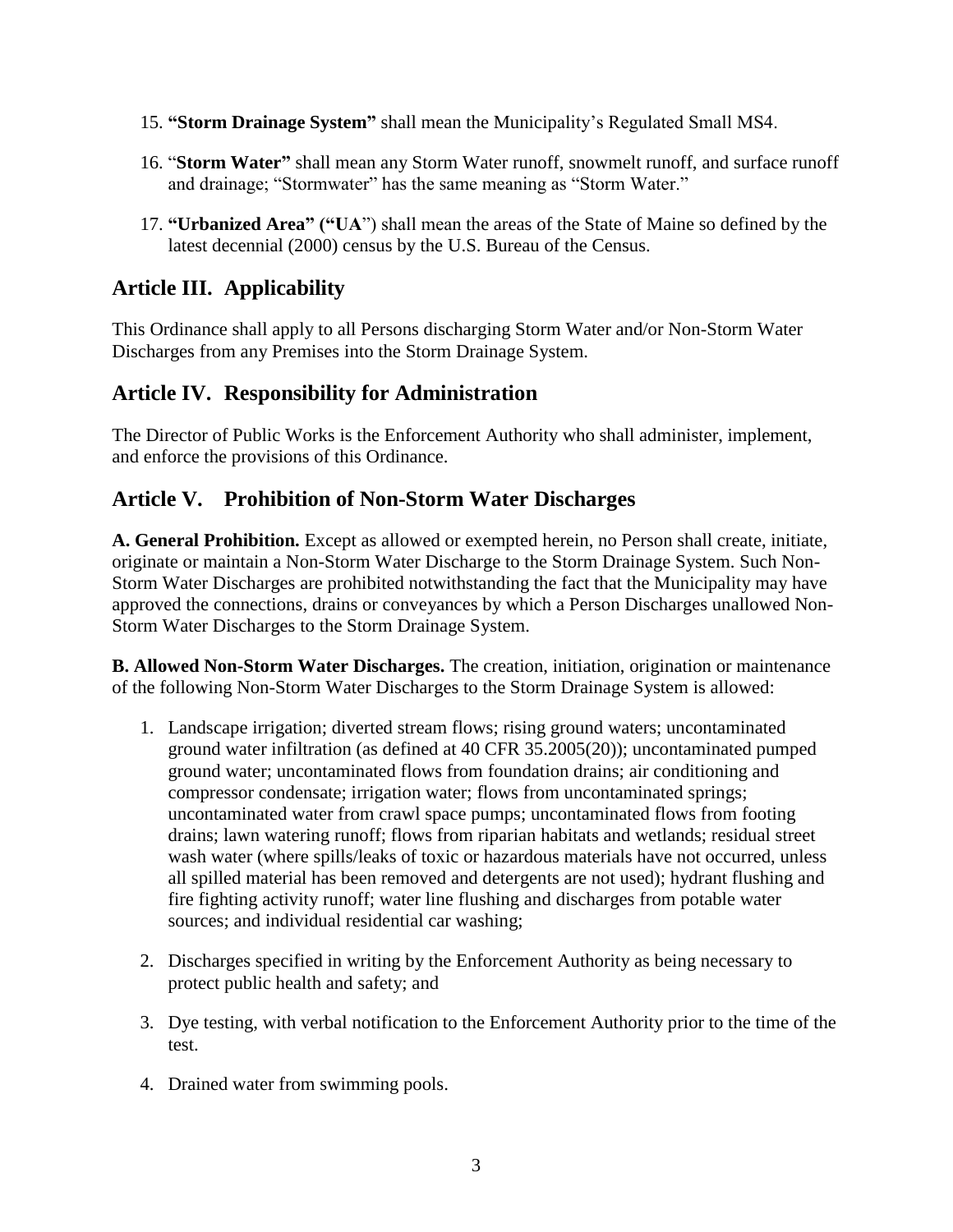**C. Exempt Person or Discharge.** This Ordinance shall not apply to an Exempt Person or Discharge, except that the Enforcement Authority may request from Exempt Persons and Persons with Exempt Discharges a copies of permits, notices of intent, licenses and orders from the EPA or DEP that authorize the Discharge(s).

## <span id="page-5-0"></span>**Article VI. Suspension of Access to the Municipality's Small MS4**

The Enforcement Authority may, without prior notice, physically suspend Discharge access to the Storm Drainage System to a Person when such suspension is necessary to stop an actual or threatened Non-Storm Water Discharges to the Storm Drainage System which present or may present imminent and substantial danger to the environment, or to the health or welfare of persons, or to the Storm Drainage System, or which may cause the Municipality to violate the terms of its environmental permits. Such suspension may include, but is not limited to, blocking pipes, constructing dams or taking other measures, on public ways or public property, to physically block the Discharge to prevent or minimize a Non-Storm Water Discharges to the Storm Drainage System. If the Person fails to comply with a suspension order issued in an emergency, the Enforcement Authority may take such steps as deemed necessary to prevent or minimize damage to the Storm Drainage System, or to minimize danger to persons, provided, however, that in taking such steps the Enforcement Authority may only enter upon the Premises that is the source of the actual or threatened Non-Storm Water Discharge to the Storm Drainage System with the consent of the Premises' owner, occupant or agent.

## <span id="page-5-1"></span>**Article VII. Monitoring of Discharges**

In order to determine compliance with this Ordinance, the Enforcement Authority may enter upon and inspect Premises subject to this Ordinance at reasonable hours with the consent of the Premises' owner, occupant or agent: to inspect the Premises and connections thereon to the Storm Drainage System; and to conduct monitoring, sampling and testing of the Discharge to the Storm Drainage System.

#### <span id="page-5-2"></span>**Article VIII. Enforcement**

It shall be unlawful for any Person to violate any provision of or to fail to comply with any of the requirements of this Ordinance. Whenever the Enforcement Authority believes that a Person has violated this Ordinance, the Enforcement Authority may enforce this Ordinance in accordance with 30-A M.R.S.A. § 4452.

- 1. Notice of Violation. Whenever the Enforcement Authority believes that a Person has violated this Ordinance, the Enforcement Authority may order compliance with this Ordinance by written notice of violation to that Person indicating the nature of the violation and ordering the action necessary to correct it, including, without limitation:
	- a. The elimination of Non-Storm Water Discharges to the Storm Drainage System;
	- b. The cessation of discharges, practices, or operations in violation of this Ordinance;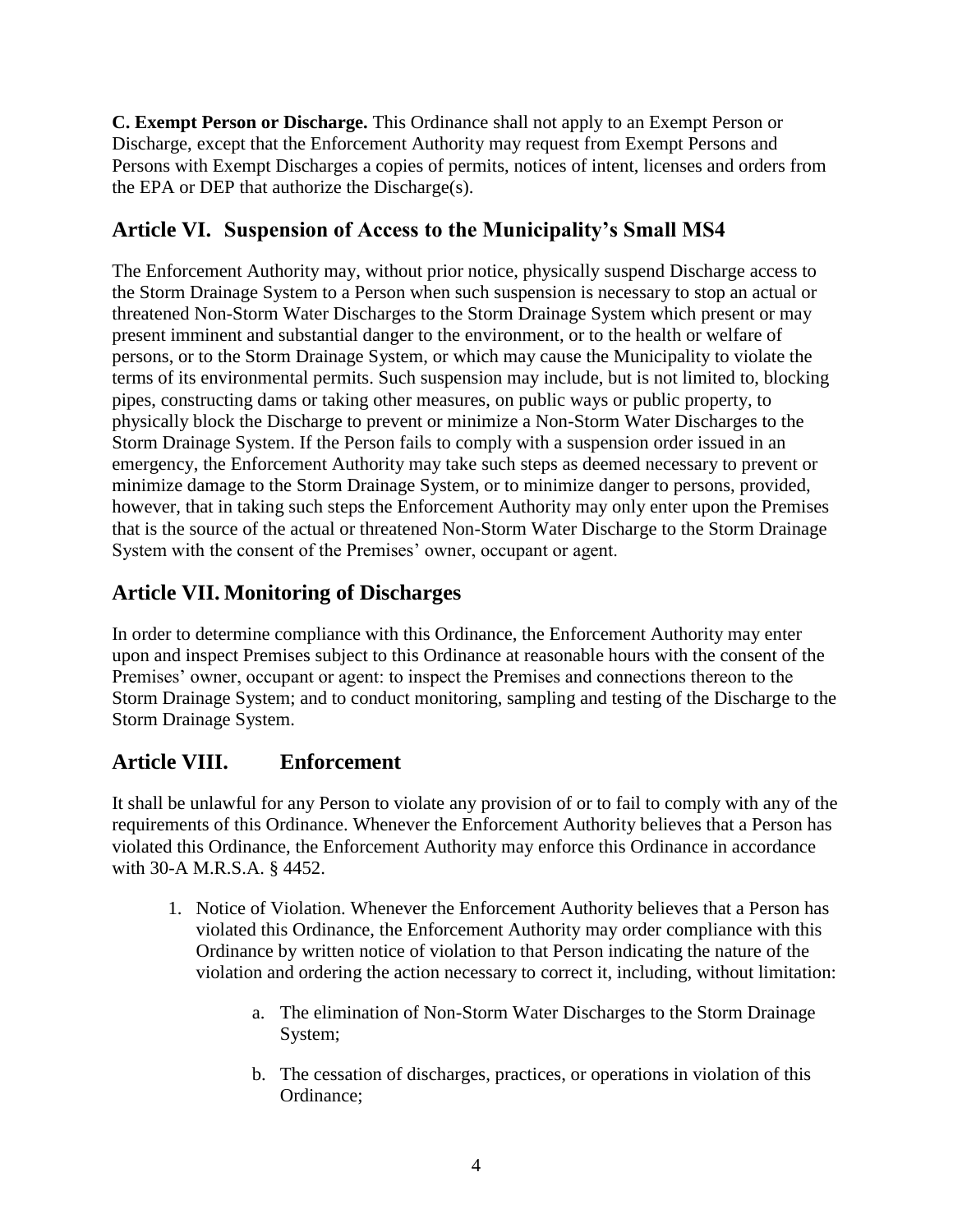- c. At the Person's expense, the abatement or remediation (in accordance with best management practices in DEP rules and regulations) of Non-Storm Water Discharges to the Storm Drainage System and the restoration of any affected property; and/or
- d. The payment of fines, of the Municipality's remediation costs and of the Municipality's reasonable administrative costs and attorneys' fees and costs.
- 2. If abatement of a violation and/or restoration of affected property is required, the notice shall set forth a deadline within which such abatement or restoration must be completed.
- 3. Penalties/Fines/Injunctive Relief. Any Person who violates this Ordinance shall be subject to fines, penalties and orders for injunctive relief and shall be responsible for the Municipality's attorney's fees and costs, all in accordance with 30-A M.R.S.A. § 4452. Each day such violation continues shall constitute a separate violation. Moreover, any Person who violates this Ordinance also shall be responsible for any and all fines, penalties, damages and costs, including, but not limited to attorneys' fees and costs, incurred by the Municipality for violation of federal and State environmental laws and regulations caused by or related to that Person's violation of this Ordinance; this responsibility shall be in addition to any penalties, fines or injunctive relief imposed under this Section.
- 4. Consent Agreement. The Enforcement Authority may, with the approval of the municipal officers, enter into a written consent agreement with the violator to address timely abatement of the violation(s) of this Ordinance for the purposes of eliminating violations of this Ordinance and of recovering fines, costs and fees without court action.
- 5. Appeal of Notice of Violation. Any Person receiving a Notice of Violation or suspension notice may appeal the determination of the Enforcement Authority to the Board of Appeals [or change to the name of the Municipality's appropriate appellate authority] in accordance with the Board of Appeals Ordinance. The notice of appeal must be received within 30 days from the date of the Notice of Violation. The Board of Appeals shall hold a de novo hearing on the appeal within 30 days from the date of receipt of the notice of appeal. The Board of Appeals may affirm, reverse or modify the decision of the Enforcement Authority. A suspension under Section 6 of this Ordinance remains in place unless or until lifted by the Board of Appeals or by a reviewing court. A party aggrieved by the decision of the Board of Appeals may appeal that decision to the Maine Superior Court within 45 days of the date of the Board of Appeals decision pursuant to Rule 80B of the Maine Rules of Civil Procedure.
- 6. Enforcement Measures. If the violation has not been corrected pursuant to the requirements set forth in the Notice of Violation, or, in the event of an appeal, within 45 days of the decision of the municipal Board of Appeals upholding the decision of